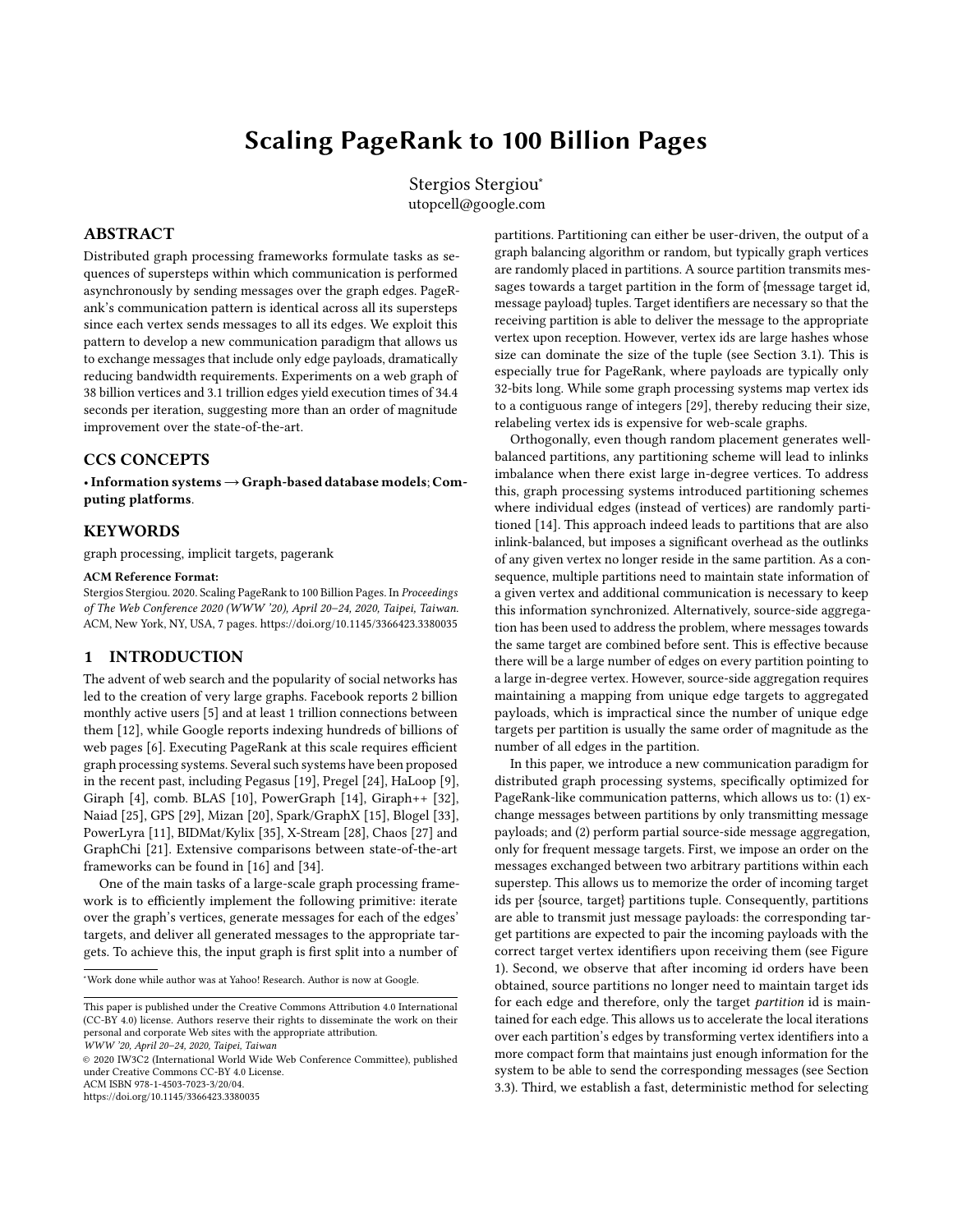<span id="page-1-0"></span>

Figure 1: Implicit Targeting. Edge target identifiers are labeled as  $K_i$ . Edge payloads are labeled as  $V_i$ . Partitions  $P_1$  and  $P_2$  are<br>sending messages to partitions  $P_2$  and  $P_4$  (i) each partition iterates over sending messages to partitions  $P_3$  and  $P_4$ . (i) each partition iterates over the edges assigned to it and buffers messages per target partition; (ii) buffered messages are sent to their respective target partitions; (iii) packets arrive at target partitions; (iv) incoming messages containing payloads are paired with pre-computed target vertex identifiers (labeled as  $L_i$ ) and delivered to the application.  $L_j$  are local vertex identifiers, only known to their partitions, corresponding to the global  $K_j$  identifiers.

<span id="page-1-1"></span>

Figure 2: Source-side Aggregation. Partitions  $P_1, P_2$  and  $P_4$ contain 5, 3 and 6 edges respectively towards vertex  $v$  in partition  $P_3$ . (a) aggregation is not performed; (b) source-side aggregation is performed with frequency threshold equal to 4. Messages from partitions  $P_1$  and  $P_4$  are aggregated, while messages from partition  $P_2$  are sent directly to  $v$  as they are below the frequency threshold.

a small subset of target vertices in each partition for which we perform source-side payload aggregation. Specifically, we deduce a set of target ids per partition whose elements are the target of at least  $f_{TH}$  edges in the partition, where  $f_{TH}$  is a system-generated local frequency threshold (see Figure [2\)](#page-1-1). This set includes all large in-degree vertices w.h.p., is small compared to the number of unique target ids, and is obtained via a lightweight streaming algorithm that requires memory only proportional to the size of the set.

We implemented our new communication paradigm, aptly named implicit targeting (as target ids are implicit in messages), on Hronos, a Yahoo! graph processing framework that has previously been used for ML [\[31\]](#page-6-23) [\[18\]](#page-6-24) and other [\[30\]](#page-6-25) distributed workloads. PageRank [\[26\]](#page-6-26), the classic web graph algorithm that simulates the surfing behavior of a random user [\[22\]](#page-6-27), has been extensively used for evaluating the performance of graph processing frameworks. We evaluated PageRank on graphs with up to <sup>96</sup>.<sup>3</sup> billion vertices. Specifically, for

a graph of ∼38 billion vertices and ∼3.1 trillion edges, we obtained execution times of <sup>34</sup>.<sup>4</sup> seconds per iteration. We also compared our system against Giraph on smaller public graphs and demonstrated a 30X mean speedup.

The rest of the paper is organized as follows. In Section [2,](#page-1-2) we briefly describe PageRank and the online algorithm used to detect frequent elements. In Section [3](#page-2-2) we describe our implicit targeting communication pattern. In Section [4](#page-3-0) we analyze the performance of our source-side message aggregation algorithm. In Section [5](#page-4-0) we report experimental results.

#### <span id="page-1-2"></span>2 PRELIMINARIES

## 2.1 PageRank

Let C be the set of pages in a web corpus,  $d(v)$  be the number of outlinks of page  $v$  and  $W$  be a column stochastic matrix that represents the connections between pages such that  $W[u, v] =$  $1/d(v)$  if there exists a link from page v to page u and 0 otherwise. PageRank imposes a total order on C assuming ties are broken arbitrarily. It denotes the probability that a user (called the random surfer) would end up at a particular page if they started from an arbitrary page and either visited one of the outlinks from that page, or with a small probability  $\alpha$  jumped to a pre-specified set of pages (named the teleportation set  $T$ ). For pages without any outlinks the user would jump directly to a page in  $T$ .

For each graph vertex  $v$  we maintain the current iteration PageRank ( $rank(v)$ ) and the next iteration PageRank ( $next\_rank(v)$ ) values.  $rank(v)$  is initialized to either 1.0 or to a value computed at a previous sync point. In the main computation phase, before processing any edges, all local next\_rank values are copied into rank, just before they are initialized to 0. Each process iterates over all edges present in its graph partition. For each edge  $(u, v)$  it sends a  $\Delta PR$ message to target vertex v, where  $\Delta PR = (1 - \alpha) \cdot rank(u)/d(u)$ . It also adds  $\alpha \cdot rank(u)$  to a local teleportation variable teleportation. If  $u$  has no outlinks, it adds the complete  $rank(u)$  to teleportation. Concurrently, upon reception of a message the process adds the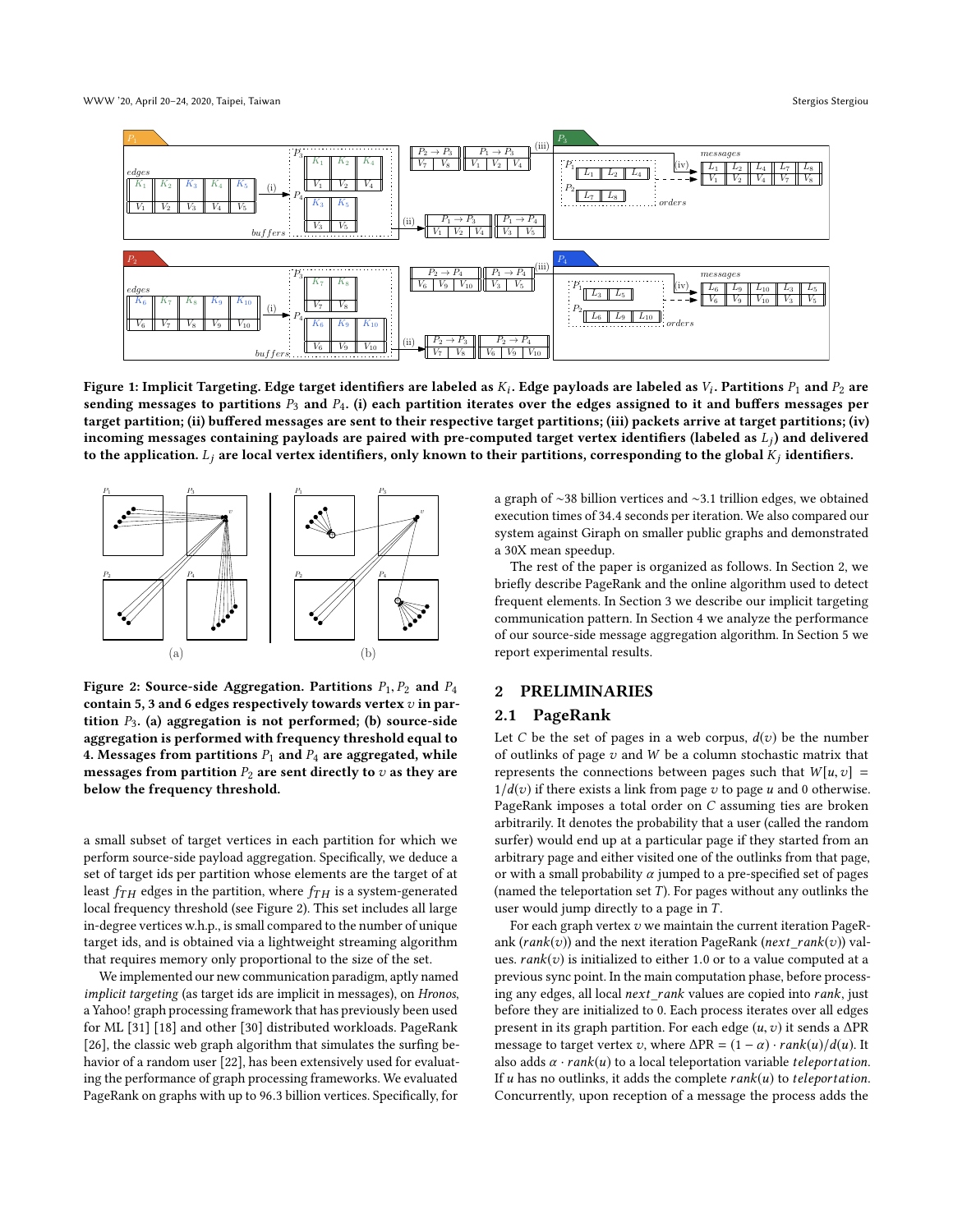<span id="page-2-3"></span>

| <b>Algorithm 1</b> FrequentItems $H >$     |                                                |  |  |  |
|--------------------------------------------|------------------------------------------------|--|--|--|
| 1: <b>function</b> Process( <i>value</i> ) |                                                |  |  |  |
| 2:                                         | <b>if</b> value $\in$ items.keys() <b>then</b> |  |  |  |
| 3:                                         | items[value] $\leftarrow$ items[value] + 1;    |  |  |  |
| 4:                                         | else if <i>items.size</i> () $\lt H$ then      |  |  |  |
| 5:                                         | <i>items[value]</i> = 1;                       |  |  |  |
| 6:                                         | else                                           |  |  |  |
| 7:                                         | for item $\in$ items.keys() do                 |  |  |  |
| 8:                                         | items[item] $\leftarrow$ items[item] - 1       |  |  |  |
| 9:                                         | <b>if</b> items[item] = 0 <b>then</b>          |  |  |  |
| 10:                                        | <b>delete</b> <i>items</i> [ <i>item</i> ];    |  |  |  |

corresponding  $\Delta PR$  to the *next* rank(v) of the graph vertex v associated with the message. If  $v$  is not one of the vertices that the process is maintaining, then it redirects the incoming ∆PR to teleportation. This can happen if edge  $(u, v)$  points to an uncrawled page. At the end of the iteration, the master process collects all local teleportation values from its peers, aggregates them, and distributes the sum to its peers and itself.

#### <span id="page-2-4"></span>2.2 Frequent Items

Following, we present an algorithm that detects all target ids of frequency  $f > n/(H + 1)$ , of which there can be at most H, where n is the number of all target ids in the partition. Let us first describe the algorithm via an example for the base case of  $H = 1$  [\[8\]](#page-6-28). Given an array A of n elements, we would like to detect the majority element if one exists. That is, we would like to detect an element that appears more than  $n/2$  times in the array. The algorithm works in a streaming mode: it does not know  $n$  in advance and only examines each element once. It maintains a counter and a candidate variable. Initially, *counter* = 1 and *candidate* =  $A[1]$ . It examines each of the array elements  $A[2], \ldots, A[n]$ . If the current element is the same as the one in candidate, then counter is incremented. Otherwise, counter is decremented. If counter becomes negative, then candidate is set to the current element and counter is reset to 1. In the end, if a majority element exists, it will be present in candidate. Intuitively, this holds because the number of all non-majority elements in  $A$  is smaller than the number of times the majority element appears in A and therefore they are not enough to displace it from candidate after all elements have been processed. The algorithm is generalized in a straightforward manner for arbitrary  $H$  [\[13\]](#page-6-29). It maintains a map (items) between each candidate and its corresponding *counter*. It has  $O(n)$  amortized time complexity and  $O(H)$ space complexity. It is depicted on Algorithm [1.](#page-2-3)

## <span id="page-2-2"></span>3 IMPLICIT TARGETING

Implicit targeting communication assumes that the target partition understands how to deliver messages to a target vertex without actually receiving the graph vertex identifier along with the message it corresponds to. The underlying idea is the following: During each superstep, a target partition j receives sets of messages from its peers without any specific order of arrival. However, sets of messages arriving from a particular source partition i will be delivered in-order to j. We guarantee this by adopting unidirectional message queues for point-to-point communication between i and j. So long

as the source partition i iterates over its edges in the same order, the subset of the edges corresponding to target partition  $j$  will also be processed in the same order and therefore, the corresponding messages will be sent out, and be received by partition j in the same order.

# <span id="page-2-0"></span>3.1 Vertex Identifiers

For large graphs, we can see that identifiers that are smaller than 128-bits are impractical via a birthday paradox argument: Let  $H$  be the number of unique values of a vertex id and  $q(n, H) = 1-p(n, H)$ be the probability that no two values are the same in a set of  $n$ values randomly drawn from [1..H] with repetition. Then

$$
q(n, H) = 1 \cdot \left(1 - \frac{1}{H}\right) \cdot \left(1 - \frac{2}{H}\right) \cdots \left(1 - \frac{n-1}{H}\right)
$$

$$
\approx e^{-1/H} \cdot e^{-2/H} \cdots e^{-(n-1)/H}
$$

$$
\approx e^{-n^2/(2H)}
$$

Solving for *n*, we obtain the size of graph  $n(p, H)$  for which there will be collisions between its vertex identifiers with probability at least p:

$$
n(p, H) \approx \sqrt{2H \ln \frac{1}{1-p}}
$$

Assuming 64-bit vertex identifiers and  $p = 10^{-6}$ , there will be lisions between ide with graphs of as few as 6.1 million vertices collisions between ids with graphs of as few as 6.1 million vertices. Arguably, such graphs are not the target of a large-scale graph framework. Moreover, for public graphs such as the Common Crawl Graph (see Table [1\)](#page-4-1), the collision probability is 26%. On the other hand, 128-bit ids allow for graphs with 820 billion vertices before collisions for  $p = 10^{-15}$ .

#### 3.2 Target Learning Phase

In order for each partition to learn the graph's vertex identifiers, a target-learning phase is executed during graph loading: After a partition has loaded its subset of the graph, it knows the partition out-degrees for each of its peer partitions, i.e. the number of edges that point to graph vertices in each of the other partitions. In the first part of the target-learning phase, partitions also collect partition in-degrees, i.e. the number of edges they should be expecting from each peer partition during each superstep. In the second part of the target-learning phase, each partition scans its subset of the graph and sends out messages that contain the edges' primary target identifiers. The partition can quickly compute the target for each edge as it knows the exact range of identifiers each partition is responsible for. At the same time, each partition receives sets of messages from its peers. For each message, it obtains the mapping from the primary vertex identifier to the local vertex identifier, which it then places at the end of the incoming order vector for the corresponding source partition. After sending out all messages, each partition sends termination messages to each peer.

## <span id="page-2-1"></span>3.3 Partition Learning Phase

Being able to send payloads without target ids significantly reduces communication requirements and surfaces a new opportunity for optimization. First, we note that it is no longer necessary for each source partition to know the primary vertex identifiers of its edges'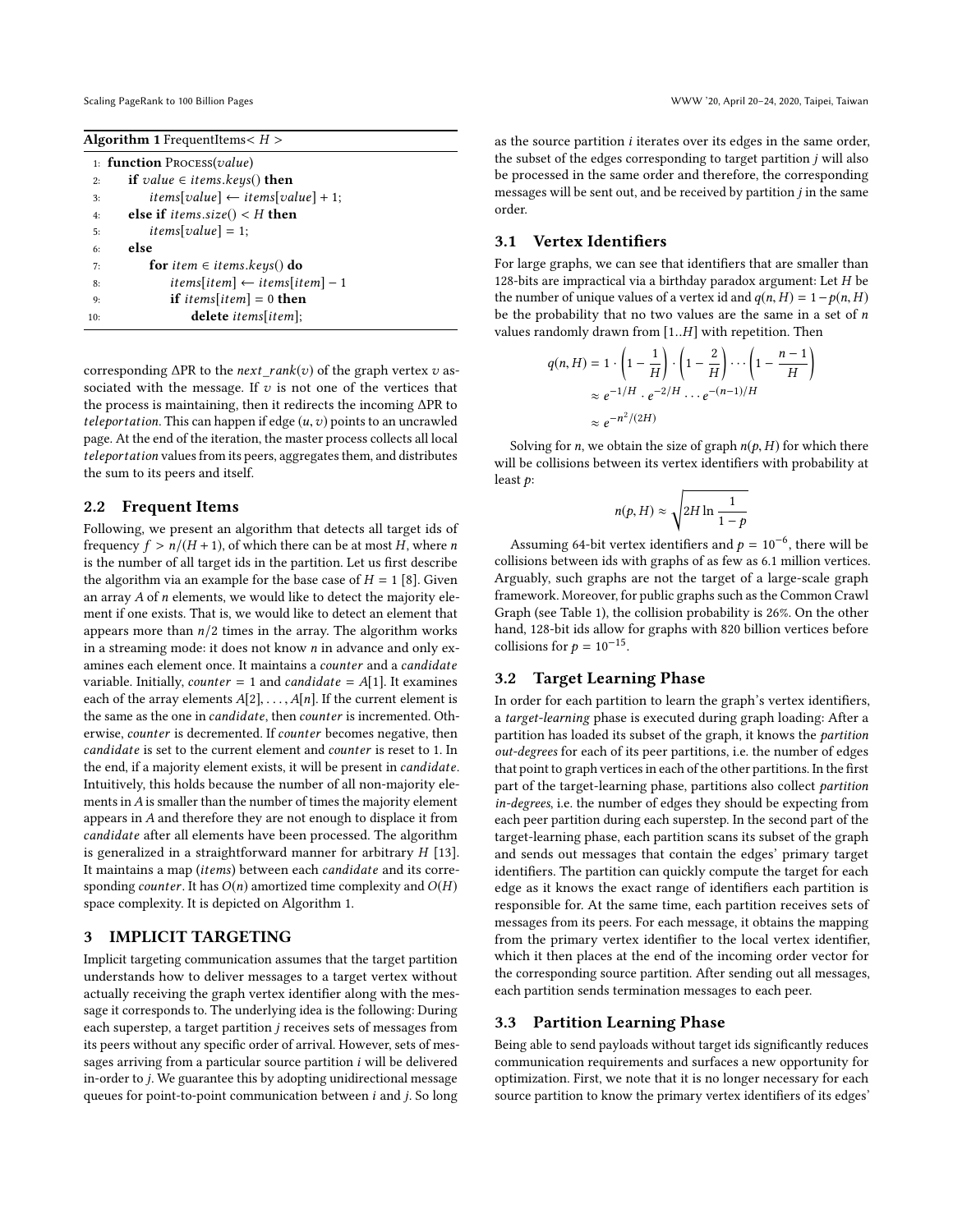targets. This information would be necessary for a traditional communication pattern, as the target partition needs to associate the primary id to a local id in order to process each payload appropriately. However, in the implicit targeting communication pattern, it is sufficient for the source partition to know just the target partition id, and for the target partition to know the originating partition for each set of incoming payloads. Therefore, each partition iterates over its edges, deduces their target partitions, and stores only target partition identifiers for each of the edges. This typically reduces the footprint for each partition's edges eight-fold (since 128-bit identifiers for vertices are replaced with 16-bit identifiers for the partitions they belong to) and speeds up iterating over a partition's edges. The partition learning phase occurs concurrently with the target learning phase. We note that the time required to establish the implicit targeting communication pattern is always less than the execution time of a single superstep that iterates over all graph edges in a traditional communication pattern, and is therefore very efficient.

#### <span id="page-3-0"></span>4 MESSAGE AGGREGATION

Maintaining in-order vectors per partition introduces another challenge to the system: As each target partition may access its  $K - 1$ incoming-message orders non-sequentially, it would be inefficient to store them on secondary storage and are therefore maintained in memory, which is a limited resource. While graph partitions are typically well-balanced, inlinks per partition are not. In fact, we have observed inlink count imbalances of five-fold or more. One way to address this challenge would be to rebalance the graph as a preprocessing step. However, graph partitioning algorithms are expensive to execute on large-scale graphs, so that any benefit is typically not enough to offset the delay they introduce to the overall execution time except for very long-running computations. An alternative to graph rebalancing would be to combine messages with the same target primary identifier on the source side. This approach would indeed address the inlinks imbalance. However, in order to support source-side aggregation, one needs to maintain a structure that is  $O(p_u)$ , where  $p_u$  is the number of unique edge targets in the partition. Hash-based graph partitioning implies that this is  $p_u = O(p_s)$ , where  $p_s$  is the number of edge targets in the partition. Therefore, this approach simply moves the memory bottleneck to a different component of the system.

A natural way to refine this approach would be to selectively perform source-side aggregation only for the very frequent target primary ids (target ids with high inlink counts within the partition). This optimization indeed removes the memory overhead of sourceside aggregation. Nevertheless it introduces another challenge: It is not possible to deterministically compute the frequency of the elements in an array of size *n* unless  $\Omega(n)$  memory is used [\[23\]](#page-6-30). Although this would be a one-time operation, it is still inefficient for very large graphs. We observe the following: We do not really need to know the exact frequency of all target ids in each partition. We only need to identify those that cross a given frequency threshold. This greatly simplifies the time and space complexity of the problem and allows us to adopt the algorithm in Section [2.2.](#page-2-4) In this context, *n* is equal to  $p_s$ .

The algorithm is executed while loading the graph partition. Each primary target identifier is examined via Process() (Algorithm [1\)](#page-2-3). It is essentially executed at no cost, as graph loading is heavily I/O bound and the processing of each vertex is pipelined with the loading of the next vertex. We note that the elements in the set FI of the resulting H target identifiers are not guaranteed to appear more than  $n/(H + 1)$  times. Rather, it is only guaranteed that the target identifiers whose frequency is larger than  $n/(H + 1)$  will be part of the resulting set of  $H$  ids.

Let us now examine the performance of a system that adopts source-side aggregation. Let  $v$  be a vertex with large in-degree  $d_v$ , K be the number of partitions and  $\mu = d_v/K$ . Conditioned on v, the sources of all edges  $(s_i, v)$  are evenly distributed across all partitions  $K$ . Let us consider applying aggregation on a specific partitions K. Let us consider applying aggregation on a specific partition with frequency  $f = \mu$ . Then the probability that v is in FI is 50%. As a result, we expect  $d_v/2 + K$  messages to be sent across all partitions corresponding to the  $(s_i, v)$  edges. This approach is<br>very inefficient, as it only discards half of the messages towards very inefficient, as it only discards half of the messages towards vertex  $v$ . Fortunately, we will subsequently show that almost no edge escapes source-side aggregation when  $f = \mu/2$ .

Lemma 4.1. The probability that a specific partition P has at most k edges towards vertex v with in-degree  $d_v$  is:

<span id="page-3-1"></span>
$$
\sum_{i=0}^{k} \binom{\mu K}{i} \frac{1}{K}^{i} \left(1 - \frac{1}{K}\right)^{\mu K - i} \tag{1}
$$

PROOF. Let  $X_i$  be the indicator variable that denotes whether the *i*-th edge has been placed in *P*. Then  $X_i$  is a Bernoulli RV with success probability  $1/K$  Therefore  $\Sigma$ . *Y*, follows the binomial with success probability  $1/K$ . Therefore  $\sum_i X_i$  follows the binomial distribution characterized by d, trials and  $1/K$  success probability distribution characterized by  $d_v$  trials and  $1/K$  success probability.  $\Box$ 

We will use Hoeffding's inequality to bound Eq. [\(1\)](#page-3-1).

THEOREM 4.2 (HOEFFDING [\[17\]](#page-6-31)). Let  $X_i$  be  $d_v$  IID Bernoulli RVs with success probability  $1/K$ . Then it holds that:

<span id="page-3-2"></span>
$$
\mathbb{P}\left(\sum_{i} X_{i} \leq \mu - \epsilon d_{v}\right) \leq e^{-2\epsilon^{2} d_{v}} \tag{2}
$$

i We can now bound the probability that a specific partition does not apply source-side aggregation to the edges it is responsible for that are targeting vertex  $v$ .

Theorem 4.3. The probability that a specific partition P has at most  $\mu/2$  edges towards vertex v is bounded by  $e^{-\mu/2K}$ .

PROOF. Let  $\epsilon = 1/2K$ . Then from Eq. [\(2\)](#page-3-2) we obtain:

$$
\mathbb{P}\left(\sum_{i} X_{i} \leq \mu/2\right) \leq e^{-2\epsilon^{2}d_{\nu}} = e^{-\mu/2K}.
$$

We can now compute the expected number of messages that will be transmitted towards vertex  $v$  from all partitions  $K$ .

Theorem 4.4. The expected number of messages that are targeting vertex v is at most:

<span id="page-3-3"></span>
$$
K + \frac{\mu K}{2} e^{-\mu/2K} \tag{3}
$$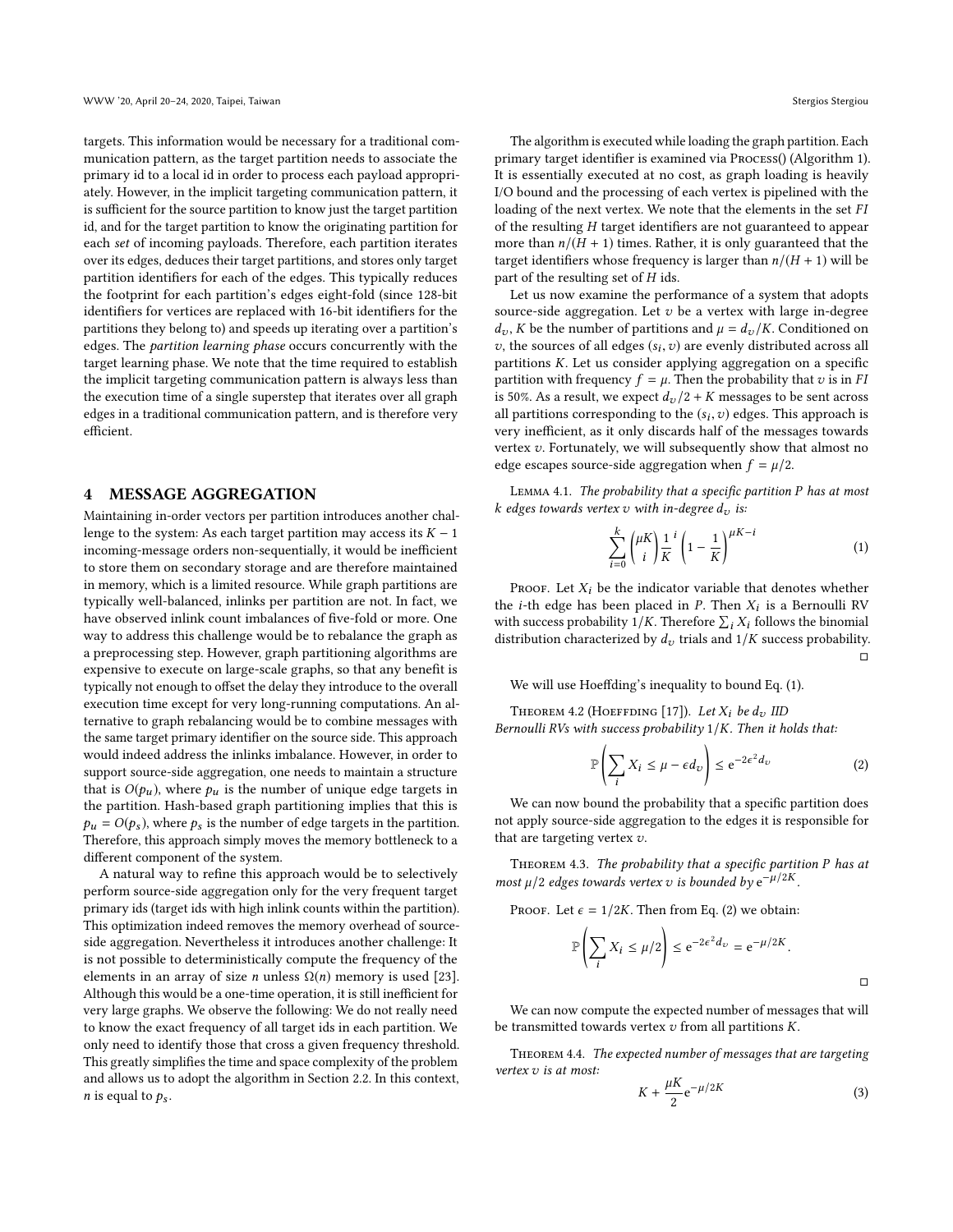<span id="page-4-1"></span>

Table 1: Public Datasets

| Dataset             | Vertices      | Edges           |
|---------------------|---------------|-----------------|
| Common Crawl [1, 3] | 3,315,452,339 | 128,736,952,320 |
| WebUK 2006-2007 [7] | 133,633,040   | 5,507,679,822   |
| Twitter [2]         | 52,579,682    | 1,963,263,821   |

Table 2: Web Graph Properties

<span id="page-4-2"></span>

| Property                | Value          |
|-------------------------|----------------|
| URLs                    | 37.73 Billion  |
| <b>Total Outlinks</b>   | 3.076 Trillion |
| Graph Storage Footprint | 99.2 TB        |

PROOF. There are at most  $K$  partitions on which source-side aggregation can be applied, therefore at most  $K$  messages will be emitted as a result of such aggregations. On the partitions where source-side aggregation is not applied, at most  $\mu/2$  edges will be targeting vertex v. By linearity of expectation, at most  $\frac{\mu K}{2} e^{-\mu/2K}$ non-aggregated edges will reach vertex v.  $□$ 

By Eq. [3](#page-3-3) we see that this simple, coordination-free scheme applies an exponentially small dampening factor to  $d_v$ . In Section [5,](#page-4-0) we will see in practice that source-side aggregation almost completely eliminates inlink imbalance even for small values of H.

# <span id="page-4-0"></span>5 EVALUATION

We explore the performance of PageRank on Hronos and compare it with Giraph [\[12\]](#page-6-2). Giraph is a production-hardened framework that has been shown to scale to 1 trillion edge graphs [\[12\]](#page-6-2). A recent comparison between Pregel+, GPS, Giraph and GraphLab on the WebUK[\[7\]](#page-6-34) and Twitter[\[2\]](#page-6-35) datasets for PageRank can be found in [\[34\]](#page-6-22). We provide results for publicly available graphs (Table [1\)](#page-4-1) and large proprietary web graphs (Table [2\)](#page-4-2). We collected results on a 3,000-node cluster of the following node configuration: 64GB RAM, 2x Intel Xeon E5-2620, 10Gbps Ethernet.

#### 5.1 Public Datasets

We first provide results for Hronos and Giraph on the public datasets (see Table [3\)](#page-5-0). We observe mean speedups of more than 15X for 64 threads, and more than 30X for 5,000 threads. We observe that Giraph appears to favor fewer workers, each of which using multiple threads, rather than single-thread workers. For each experiment, we show the best Workers×Threads combination that we could find via a parameter sweep. Better results could not be obtained for any of the experiments even when we allowed for up to 40,000 threads. For all Giraph experiments, workers were given the full memory of the nodes.

#### 5.2 Web Graphs

We provide results on a web graph of 37.7 billion vertices and 3.076 trillion edges (see Table [2\)](#page-4-2). Loading and pre-processing of the graph partitions consumes approximately 9' for the slowest mapper. Service discovery requires negligible time using a singlenode ZooKeeper. We first examine how well balanced graph splits

Web Graph PageRank Execution Times

<span id="page-4-3"></span>

Figure 3: Absolute execution times for a single PageRank iteration. Results shown a web graph of 37.7 billion vertices and 3076 billion edges for explicit pattern (graph on disk), explicit pattern (graph in memory), explicit pattern (graph in memory;  $H = 30000$ , implicit pattern (graph on disk;  $H = 10000$ ), implicit pattern (graph in memory;  $H = 10000$ ).



<span id="page-4-4"></span>

Frequent Items (nodes)

<span id="page-4-5"></span>Figure 4: Maximum / mean memory required vs Frequent Items H. Memory imbalance is 19.68% for  $H = 30000$ .



Figure 5: Relative execution times for implicit pattern for Frequent Items H. For  $H = 30000$  execution time is 96.1% compared to the case where  $H = 0$ . Overall messages sent are 97% of the total using source-side aggregation with  $H = 30000$ .

**Execution Time vs Frequent Items**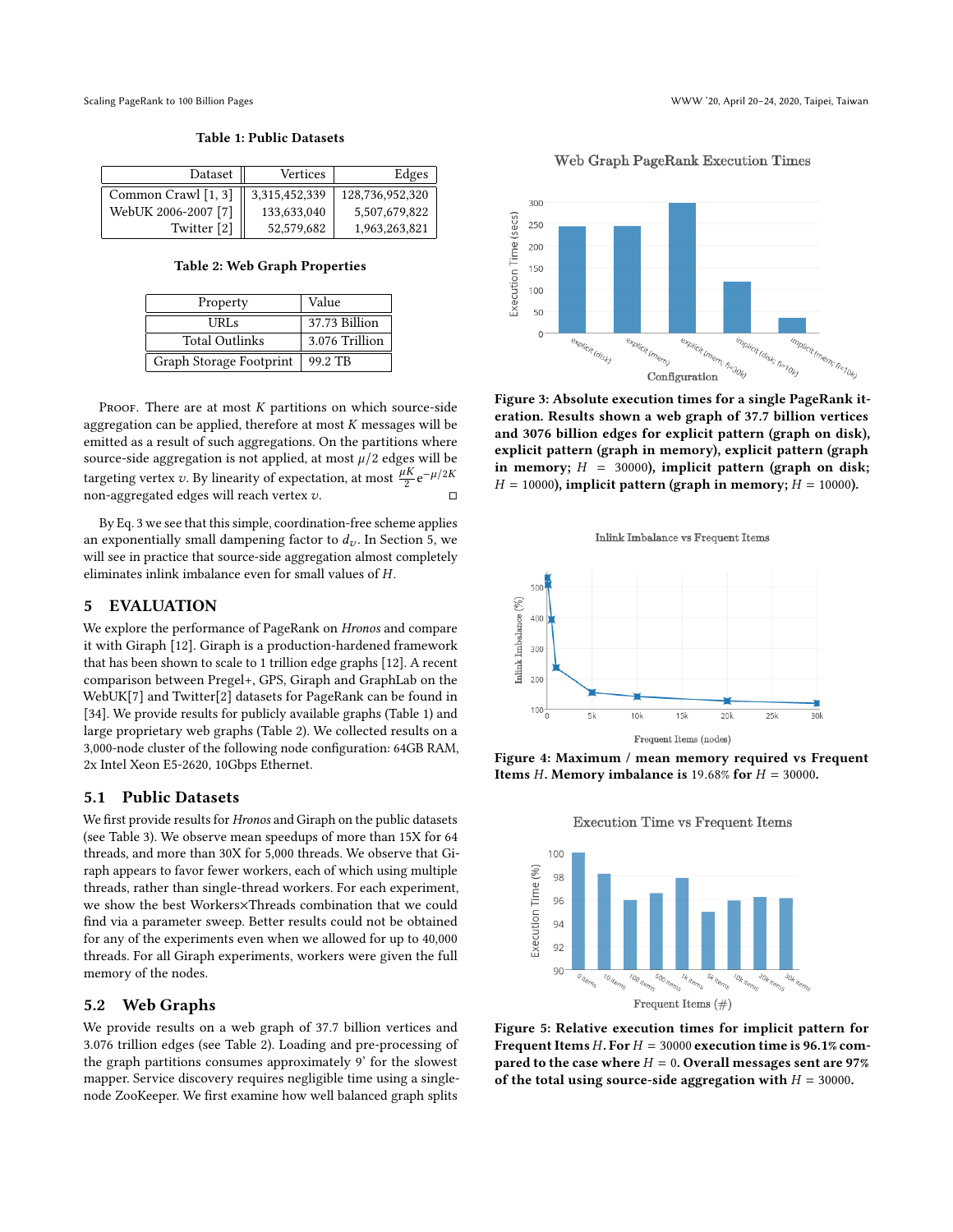WWW '20, April 20–24, 2020, Taipei, Taiwan Stergious Stergious Stergious Stergious Stergious Stergious Stergiou

<span id="page-5-0"></span>Table 3: Hronos Performance for a single PageRank Iteration on Public Datasets

| Dataset           | <b>Hronos</b>                     |           |            |
|-------------------|-----------------------------------|-----------|------------|
|                   | $P = 64$                          | $P = 384$ | $P = 5000$ |
| Common Crawl 2012 | 128.19"                           | 7.63"     | 2.45"      |
| <b>WebUK 2006</b> | 3.64"                             | 0.53"     | < 0.1"     |
| Twitter           | 1.06"                             | 0.21"     | < 0.1"     |
|                   | Giraph                            |           |            |
|                   | $P = 64$                          | $P = 384$ | $P = 5000$ |
| Common Crawl 2012 |                                   |           | 67.51"     |
| <b>WebUK 2006</b> | 51.6"                             | 9.54"     | 9.50"      |
| Twitter           | 17.57"                            | 6.05"     | 9.21"      |
|                   | <i>Hronos</i> Speedup over Giraph |           |            |
|                   | $P = 64$                          | $P = 384$ | $P = 5000$ |
| Common Crawl 2012 |                                   |           | 27.55X     |
| <b>WebUK 2006</b> | 14.17X                            | 18.00X    | $95.00X +$ |
| Twitter           | 16.58X                            | 28.81X    | $92.10X +$ |

<span id="page-5-1"></span>Implicit and Explicit Mode Execution Times vs Mappers



Figure 6: Relative execution times for one PageRank iteration for implicit pattern  $(H = 1k)$  and explicit pattern (graph in memory) for 1000, 2000, 3000, 4000 and 5000 graph splits.

are. As expected, partitions become more imbalanced as the split count increases. Nevertheless, in the worst case, the largest partition on the 5,000 graph split is only 12.24% larger than average.

In Figure [3](#page-4-3) we show absolute execution times for the various communication patterns. In the implicit targeting communication pattern, the system is able to complete one PageRank iteration in 34.4 seconds. We observe a speedup of 7.2X of the implicit pattern over the explicit pattern. The overhead of scanning the graph from disk rather than from memory is negligible in the explicit pattern, as the bottleneck in this case is communication. The opposite is true for the implicit pattern, where scanning the graph from disk is ∼30% slower. In addition to our main web graph we collected performance results on the largest web graph we were granted access to, of 96.3 billion vertices and 5.874 trillion edges. For this we used implicit pattern,  $H = 10000$ , 64-bit payloads, and measured 134-second iterations.

<span id="page-5-2"></span>Implict and Explicit Mode Execution Times vs Graph Size



Figure 7: Relative execution times for a single PageRank iteration for implicit pattern ( $H = 10000$ ) and explicit pattern (graph in memory) for 5000 graph splits and 20%, 40%, 60%, 80% graph sub-sampling.

We then examine the number of inlinks to a partition when source-side aggregation is used for different values of H. First, we observe that inlink imbalance is indeed a significant problem. Specifically, the largest inlink count is more than five times larger than average (Figure [4\)](#page-4-4). Inlink count dictates the size of the in-order vectors for the implicit pattern and therefore has a direct impact on memory requirements. Source-side aggregation, through the detection of high-frequency inlinks, resolves the imbalance even for relatively small numbers of H. For instance, for  $H = 30000$ , the worst-case imbalance is 19.68%. We also measure the performance of the algorithm for various values of  $H$  and observe there is no overhead when using aggregation. In fact, we observe a performance increase in accordance with the reduction in overall messages sent over the network. For instance, when  $H = 30000$ , the messages sent over the network are 97% of all messages, while execution time improves to 96% compared to the baseline case (see Figure [5\)](#page-4-5).

Finaly, Hronos exhibits strong and weak scalability properties: (1) we observe that performance improves almost linearly with the number of graph partitions for both the implicit and explicit pattern (Figure [6;](#page-5-1)) and (2) we sub-sample the web graph in order to inspect performance as the graph size increases while keeping a fixed split count and observe that the system scales linearly with graph size (Figure [7\)](#page-5-2).

# 6 CONCLUSION

In this work, we introduced a novel communication paradigm for graph processing frameworks that is optimized for PageRank-like workloads. We evaluated its performance on graphs of up to 96 billion vertices and <sup>5</sup>.<sup>9</sup> trillion edges and demonstrated more than an order of magnitude improvements over the state-of-the-art.

## ACKNOWLEDGMENTS

We would like to thank Dipen Rughwani for collecting experimental results on Giraph and Kostas Tsioutsiouliklis for insightful discussions and proof-reading earlier versions of this work.